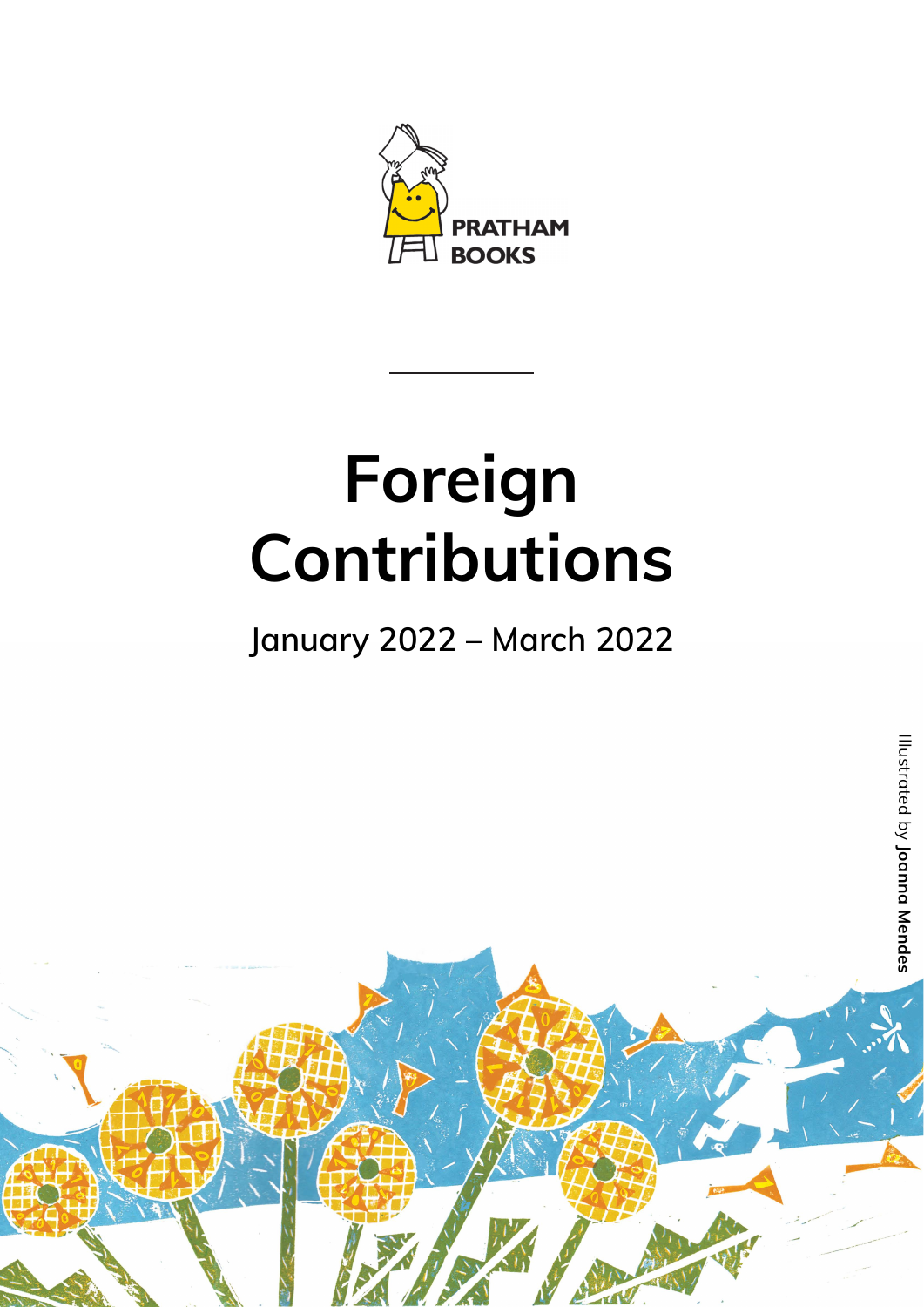## **Details of Quarterly Receipt of Foreign Contribution**

**Name of the Association:** Pratham Books **FCRA Registration Number:** 094421302 **Address of the Association:** No.621, 2nd Floor, 4th Main, OMBR Layout, Banaswadi, Bangalore, Karnataka-560043

**Financial Year:** 2021-2022 | **Quarter:** January 2022 – March 2022 **Total Amount received during this quarter:** Rs. 28,72,938/-

| <b>SI.No</b>   | Date       | <b>Name of donors</b>                                   | Institution/<br><b>Individual</b> | <b>Address</b>                                                                               | <b>Purposes for</b><br><b>Donation</b> | Amount (Rs.) |
|----------------|------------|---------------------------------------------------------|-----------------------------------|----------------------------------------------------------------------------------------------|----------------------------------------|--------------|
|                | 01.01.2022 | Axis Bank                                               | Institution                       | SR Enclave, No.5M-631,<br><b>OMBR Layout, 5th Main</b><br>Road, Kasthuri Nagar,<br>Bangalore | Q3 Savings<br><b>Bank Interest</b>     | 132,456.00   |
| $\overline{2}$ | 01.01.2022 | <b>Axis Bank</b>                                        | Institution                       | SR Enclave, No.5M-631,<br><b>OMBR Layout, 5th Main</b><br>Road, Kasthuri Nagar,<br>Bangalore | Q3 Utilization<br>Account<br>Interest  | 39.00        |
|                | 04.01.2022 | <b>Charities Aid</b><br>Foundation<br>America           | Institution                       | 225 Reinekers Lane, Suite 375,<br>Alexandria, VA 22314 USA                                   | Educational                            | 60,204.00    |
| $\overline{4}$ | 02.02.2022 | <b>UK Online Giving</b><br>Foundation                   | Institution                       | 6 Trull Farm Buildings,<br>Trull, Tetbury,<br>Gloucestershire, GL8 8SQ U.K                   | Educational                            | 887.00       |
| 5              | 02.02.2022 | <b>Ashok Thummalachetty</b>                             | Individual                        | Plot No.868, Road No.45,<br>Jubilee Hills,<br>Hyderabad - 50033, T<br>elengana               | Educational                            | 80,000.00    |
| 6              | 02.02.2022 | Save the Child<br>Foundation<br>(Ashajyothi<br>USA INC) | Institution                       | No.4188, Forest Park Ln, Frisco,<br>Texas 75033, United States of<br>America                 | Educational                            | 1,486,022.00 |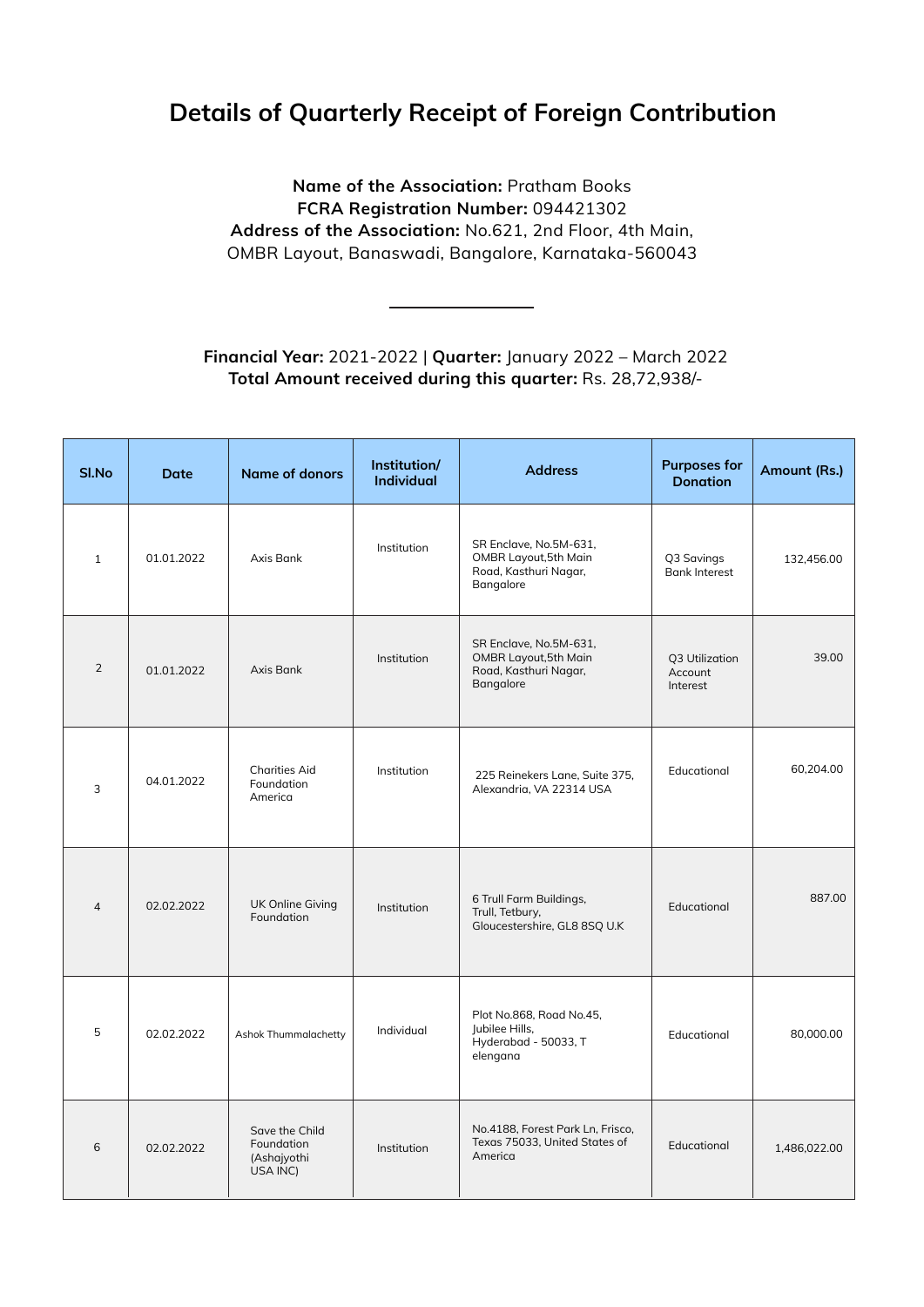| <b>SI.No</b> | Date       | <b>Name of donors</b>                             | Institution/<br><b>Individual</b> | <b>Address</b>                                                                               | <b>Purposes for</b><br><b>Donation</b>       | Amount (Rs.) |
|--------------|------------|---------------------------------------------------|-----------------------------------|----------------------------------------------------------------------------------------------|----------------------------------------------|--------------|
|              | 03.02.2022 | <b>UK Online Giving</b><br>Foundation             | Institution                       | 6 Trull Farm Buildings,<br>Trull, Tetbury,<br>Gloucestershire, GL8 8SQ U.K                   | Educational                                  | 38,897.00    |
| 8            | 08.02.2022 | <b>Madhav Prasad</b><br>Upadhaya                  | Individual                        | 29 Yarrow Rd, Toronto,<br>ON M6M 4E2 Canada                                                  | Educational                                  | 11,710.00    |
| 9            | 08.03.2022 | <b>UK Online Giving</b><br>Foundation             | Institution                       | 6 Trull Farm Buildings,<br>Trull, Tetbury,<br>Gloucestershire, GL8 8SQ U.K                   | Educational                                  | 10,620.00    |
| 10           | 08.03.2022 | <b>UK Online Giving</b><br>Foundation             | Institution                       | 6 Trull Farm Buildings,<br>Trull, Tetbury,<br>Gloucestershire, GL8 8SQ U.K                   | Educational                                  | 713.00       |
| 11           | 23.03.2022 | <b>Charities Aid</b><br><b>Foundation America</b> | Institution                       | 225 Reinekers Lane, Suite 375,<br>Alexandria, VA 22314 USA                                   | Educational                                  | 9,319.00     |
| 12           | 25.03.2022 | <b>State Bank</b><br>of India                     | Institution                       | New Delhi Main Branch,<br>Parliament Street, New Delhi,<br>Pin code - 110 001                | Q4 Savings<br><b>Bank Interest</b>           | 6,990.00     |
| 13           | 31.03.2022 | <b>Axis Bank</b>                                  | Institution                       | SR Enclave, No.5M-631,<br><b>OMBR Layout, 5th Main</b><br>Road, Kasthuri Nagar,<br>Bangalore | Q4 Fixed<br>Deposit/<br><b>Bank Interest</b> | 230,850.00   |
| 14           | 31.03.2022 | Axis Bank                                         | Institution                       | SR Enclave, No.5M-631,<br><b>OMBR Layout, 5th Main</b><br>Road, Kasthuri Nagar,<br>Bangalore | Q4 Fixed<br>Deposit/<br><b>Bank Interest</b> | 220,163.00   |
| 15           | 31.03.2022 | Axis Bank                                         | Institution                       | SR Enclave, No.5M-631,<br><b>OMBR Layout, 5th Main</b><br>Road, Kasthuri Nagar,<br>Bangalore | Q4 Fixed<br>Deposit/<br><b>Bank Interest</b> | 230,850.00   |